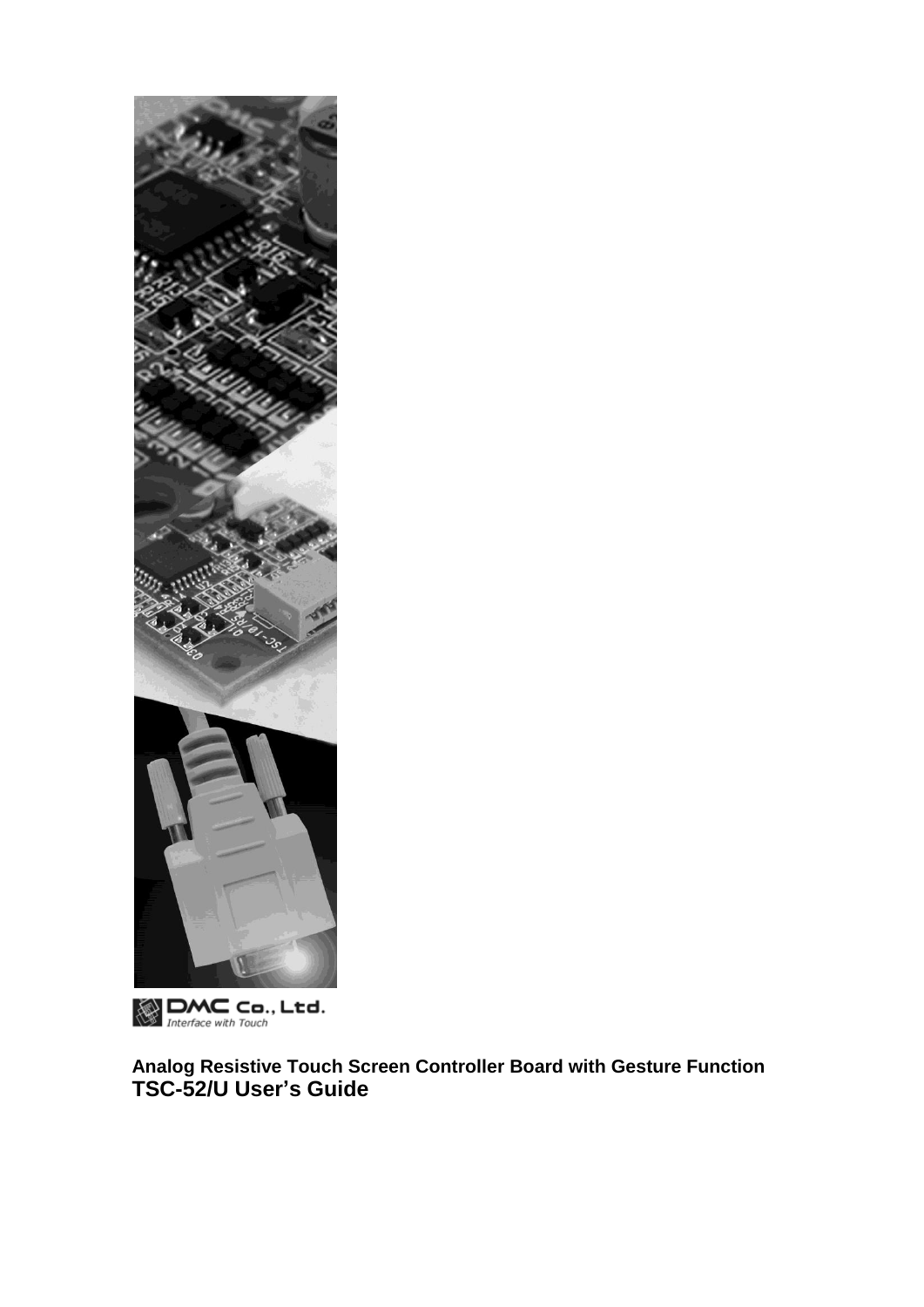## **Table of Contents**

## **Dimensional Drawing**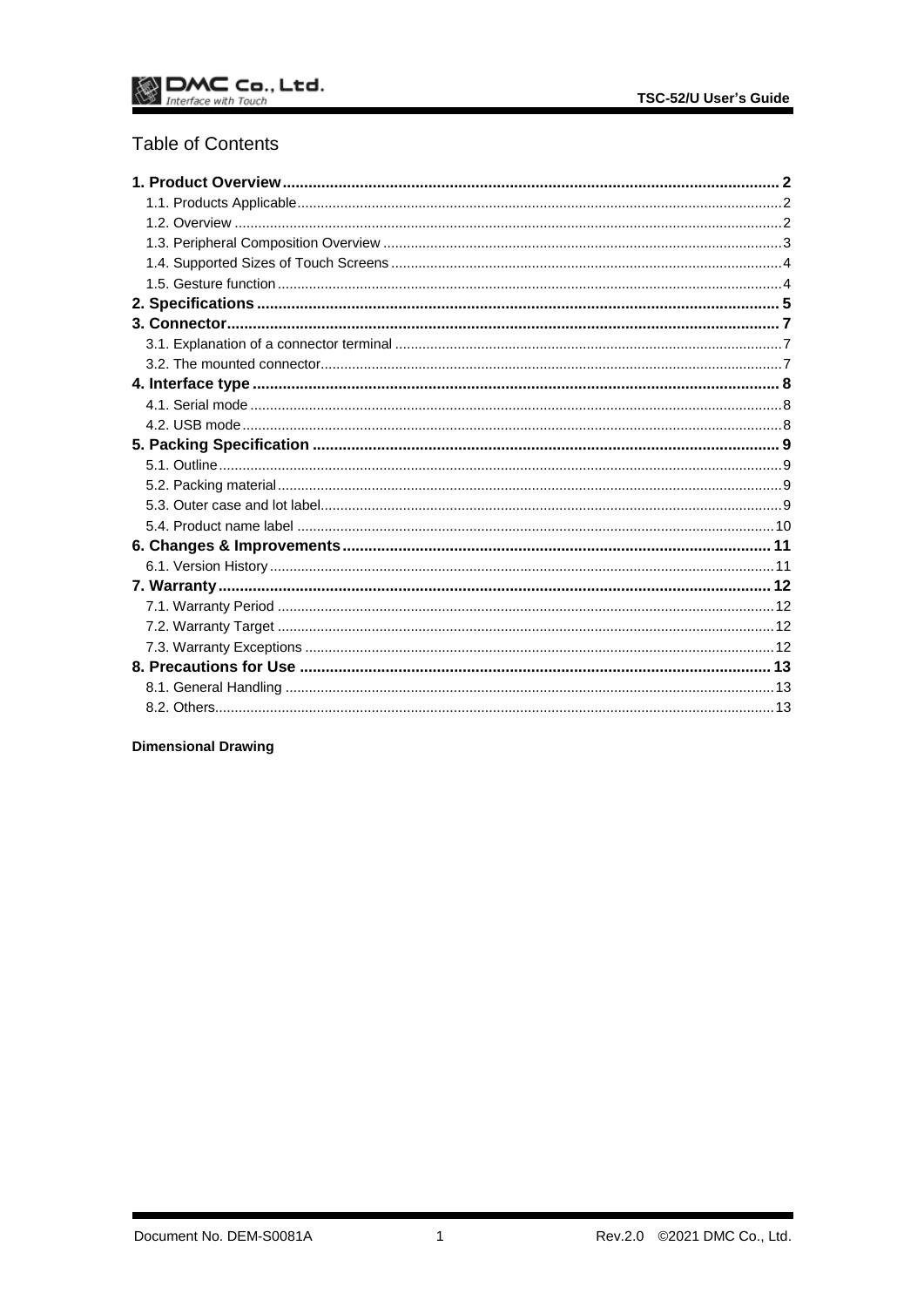## <span id="page-2-0"></span>**1. Product Overview**

#### <span id="page-2-1"></span>**1.1. Products Applicable**

This specification is applicable to TSC-52/U.

#### <span id="page-2-2"></span>**1.2. Overview**

This is the IC to be used to realize gesture functions with 2-finger such as flick, pinch-in/pinch-out, rotation along with recommended circuit for 4-wire resistive Touch Screen.

This is the controller IC to transform analog signals from 4-wire Touch Screen into coordinates data of 10-bit resolution using AD conversion and then send them to host computer. Filtering processing function in the IC during detecting coordinates data enables to obtain stable coordinates data. Also using compensation function on the host computer side can compensate the coordinate deviation between an input point on Touch Screen and a point of cursor indication and make them match to the one point.

§ TSC-52/U TSC-52/U dispenses a need to newly design the peripheral circuits, and can easily be used by connecting to the touch screen and the host. Using the driver software enables the mouse emulation on various operation systems and dispenses the need to newly design the controller software.

In addition, the correction data can be saved in the IC on the board with the built-in EEPROM.

TSC-52/U is lead-free and compliant with RoHS.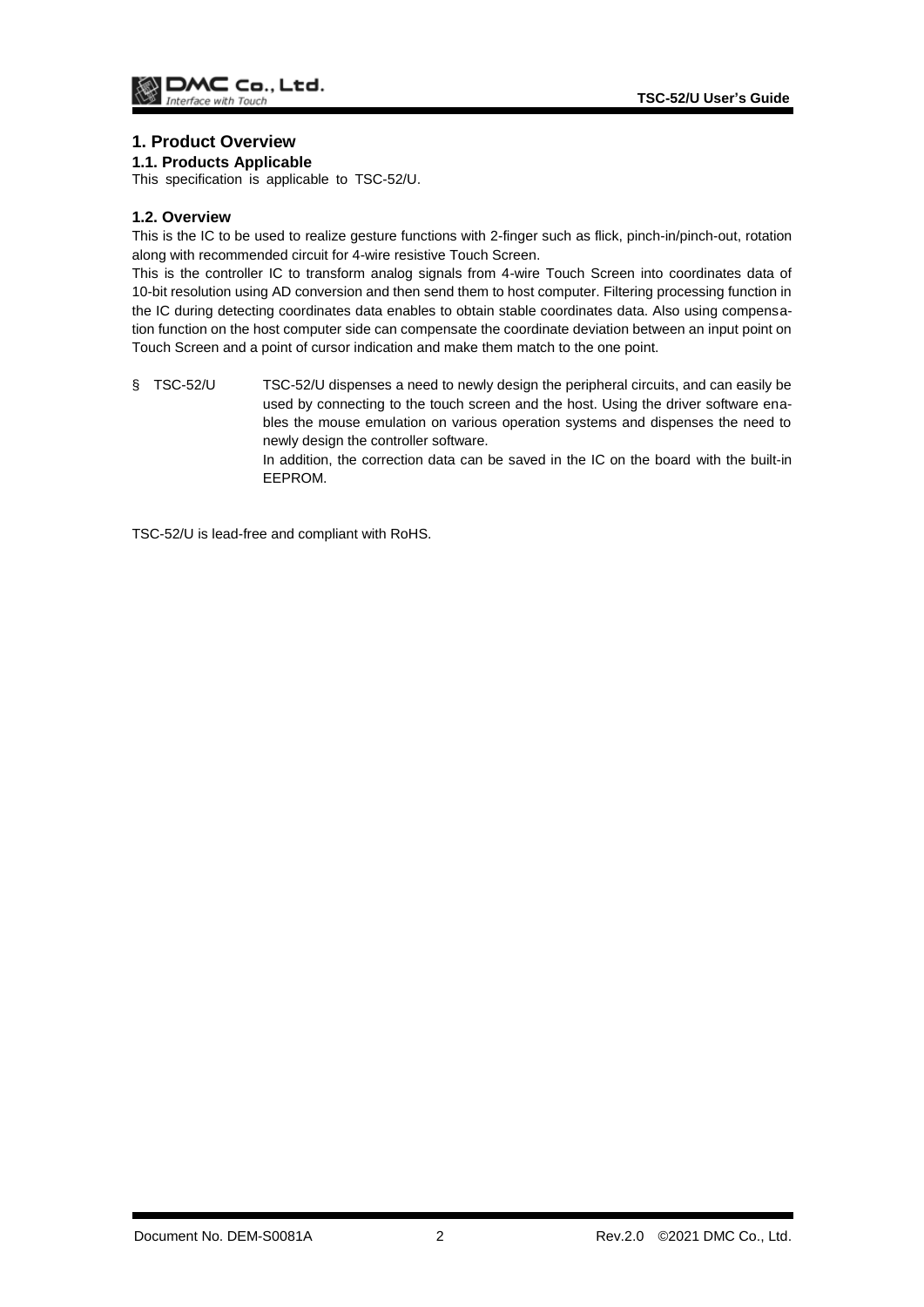

#### <span id="page-3-0"></span>**1.3. Peripheral Composition Overview**

A resistive touch screen is operated by resistance sensitive system between two layers such as film or glass. Two pieces of transparent materials with conductive coating are placed in the same direction as two electrodes face each other. The touch screen is activated when these transparent conductive layers are pressed to contact each other with a finger or a pen. The one of these conductive layers functions as an X-coordinates electric circuits and the other as a Y-coordinates circuits. To measure the X-coordinates TSC-52/U supplies voltage, Vcc to the one of X-coordinates electrodes with GND to the other. When the touch screen is pressed under this environment the voltage of the X-coordinates resistance is detected by the Y-coordinates electrode (A\_in) at the input point (x1), where the X-Y coordinate resistance layers make contact. The detected voltage in supply side is higher than the GND side, which means 'A\_in'=Vcc at the point 'E' and 'A\_in'=0(\*1) at the point 'A'. TSC-52/U calculates coordinates data starting from A/D conversion of the 'A\_in' voltage. The Y-coordinates is measured in the same way. By repeating this process alternately, coordinate value at the input point is determined.

(\*1) Excluding the loss in the controller circuits and touch screen. Actual detected voltage should be lower than 'Vcc - GND' because of loss happened in the circuitry.

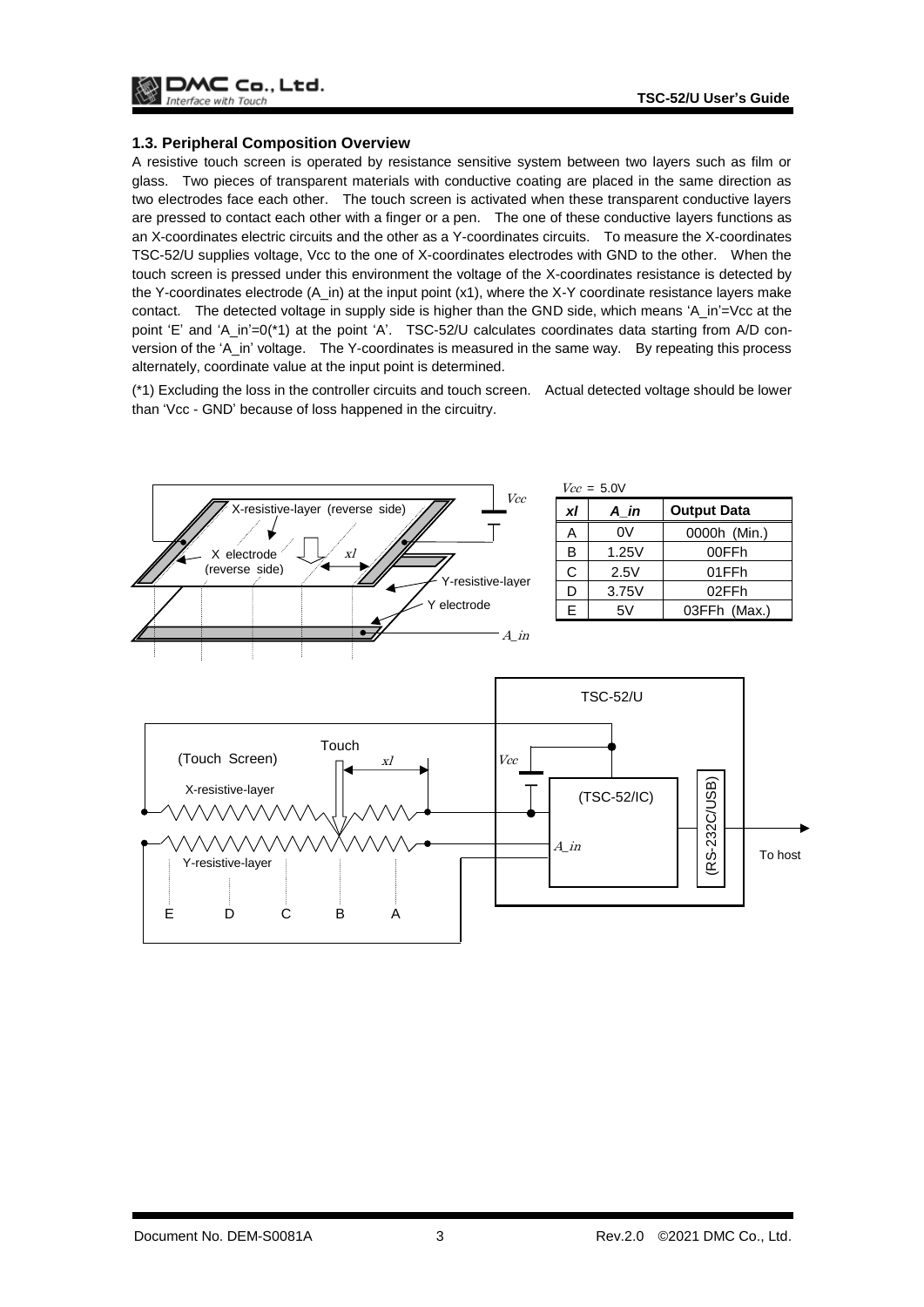#### <span id="page-4-0"></span>**1.4. Supported Sizes of Touch Screens**

The supported sizes of touch screen is from 4.3inch Wide to 21.5inch Wide in DMC's 4-wire resistive touch screen lineups. (LST touch screen series is recommended)

\*Please note that pin pitch of LST 4.3inch model is different from other LST models .

([TSC-52/U] is for 1.25mm pin pitch while pin pitch of LST 4.3inch model is 1.00mm)

For LST 4.3inch model, please use another controller, [TSC-52/U-F].

#### <span id="page-4-1"></span>**1.5. Gesture function**

(1) Pinch-in/Pinch-out

Pinch-out is defined as the motion that when 2 points are input, the distance between them moves bigger. While Pinch-in is defined as the motion that when 2 points are input, the distance between them moves narrower. There are two case in Pinch-in/Pinch-out as shown below.



#### (2) Rotation

Rotation is defined as the motion that when 2 points are input, the both 2 points rotate clockwise or counter-clockwise with the mid point as center, and one point rotates with the other fixed as center.

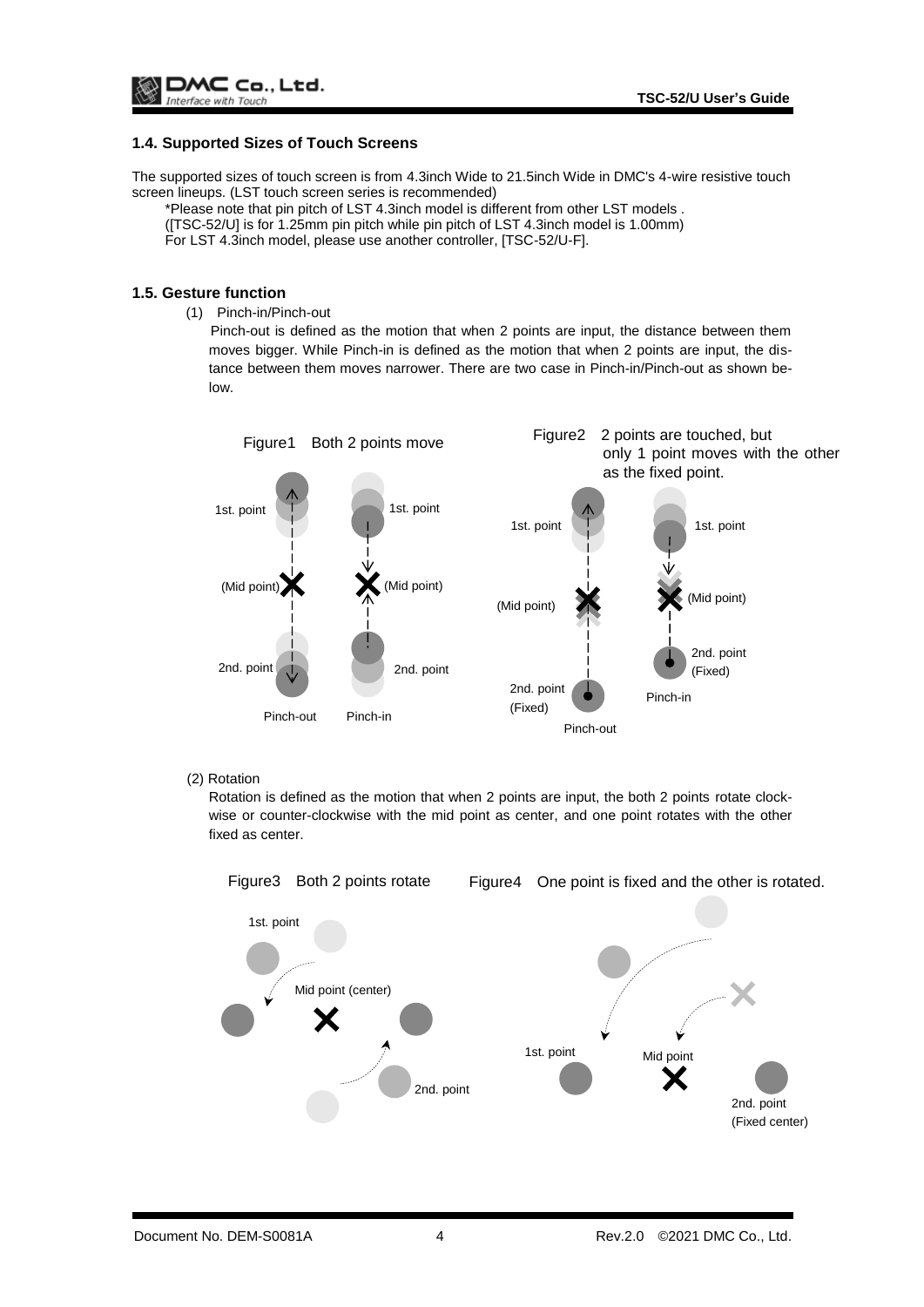## <span id="page-5-0"></span>**2. Specifications**

| <b>General Specifications</b> |
|-------------------------------|

| <br><b>Item</b>            |                      | Rating                               | <b>Remarks</b>                                   |  |
|----------------------------|----------------------|--------------------------------------|--------------------------------------------------|--|
| Operating Temp.            | Serial/USB           | -40 $^{\circ}$ C to +85 $^{\circ}$ C | No dew condensation                              |  |
| Storing Temp.              | Serial/USB           | -40 $^{\circ}$ C to +85 $^{\circ}$ C | No dew condensation                              |  |
| <b>Supply Voltage</b>      |                      | DC $5.0V \pm 5[%]$                   |                                                  |  |
| <b>Consumption Current</b> |                      | 55mA (TYP)                           | In USB mode, Vin=5.0V,<br>one point touch input. |  |
|                            | Format               | Asynchronous Serial                  |                                                  |  |
| Correspondence<br>(Serial) | <b>Transfer Rate</b> | 9600bps                              |                                                  |  |
|                            | Data Format          | 8bit                                 | <b>Fixed value</b>                               |  |
|                            | Stop Bit             | 1 <sub>bit</sub>                     |                                                  |  |
|                            | Parity               | None                                 |                                                  |  |
| Correspondence<br>(USB)    | Spec                 | USB Specification 2.0 Full Speed     |                                                  |  |
|                            | <b>Transfer Mode</b> | Interrupt transfer (coordinate)      |                                                  |  |
|                            | Device class         | <b>HID</b>                           |                                                  |  |
| Frequency                  |                      | 16MHz                                | 16MHz fixed                                      |  |
| Dimension                  |                      | 30 x 53 mm                           |                                                  |  |
| Max height of components   |                      | 4.8 mm                               |                                                  |  |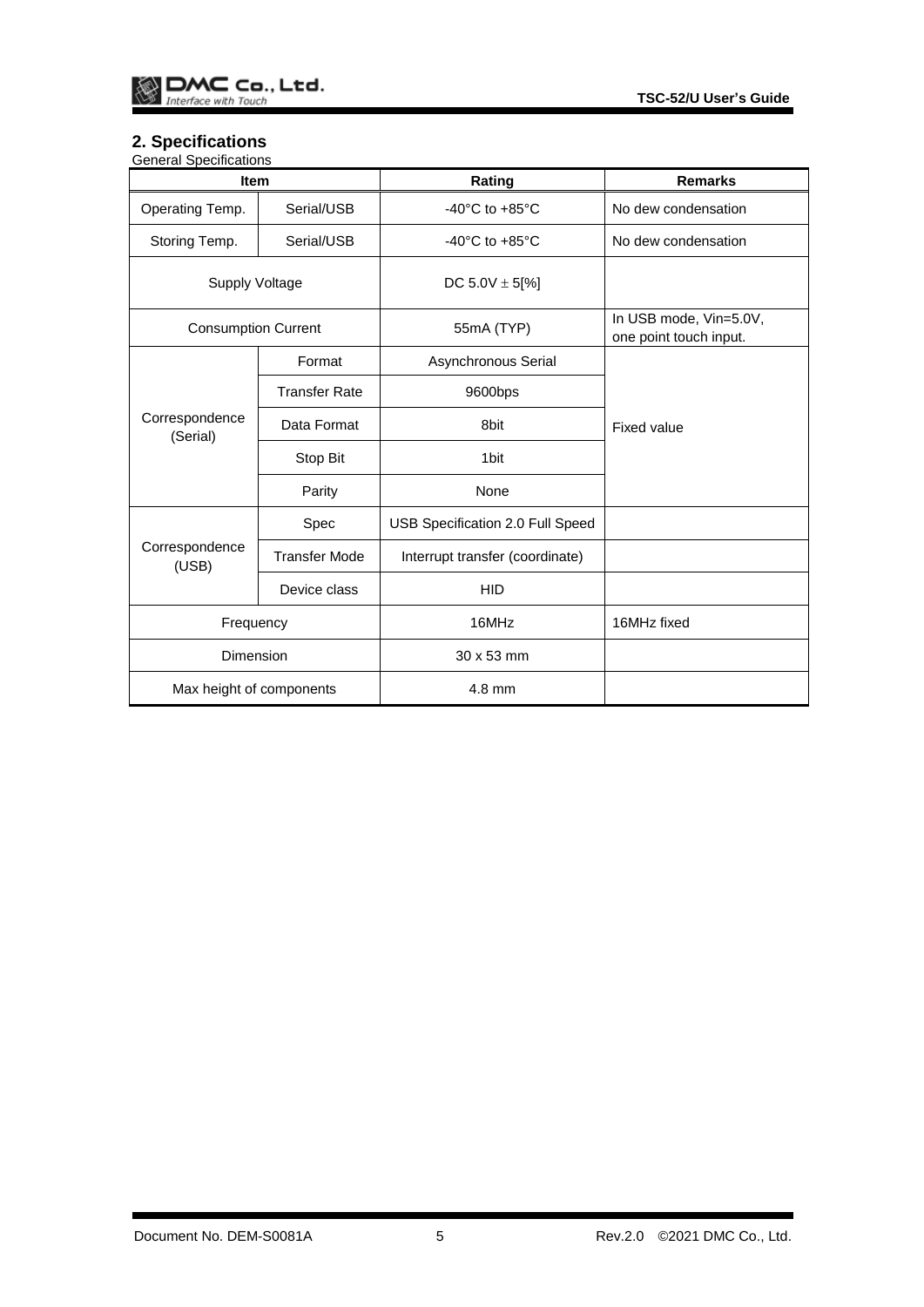#### Performance Specifications

| <b>Description</b>                 | Rating                                                                                         | <b>Note</b>                                                       |
|------------------------------------|------------------------------------------------------------------------------------------------|-------------------------------------------------------------------|
| Coordinate Output Rate (point/sec) | 150p/s                                                                                         |                                                                   |
| Coordinate Resolution              | 10bit (1024 x 1024)                                                                            | The value will be lower in the active<br>area of the touch screen |
| <b>Linearity Error</b>             | $\pm 3$ LSB                                                                                    |                                                                   |
| Input Response Time                | 10ms (TYP)                                                                                     |                                                                   |
| 2-point Input Resolution           | 2-point<br>input-able<br>Min.<br>distance: 7mm typ.<br>After gesture calibration :<br>4mm typ. | with LST-121B080A (12.1in)<br>*Refer to the graph shown below     |

Note: This product does not guarantee position accuracy in two-point(two-finger) touching since it is a touch screen controller exclusively designed for realizing gesture functions with two-finger touch.

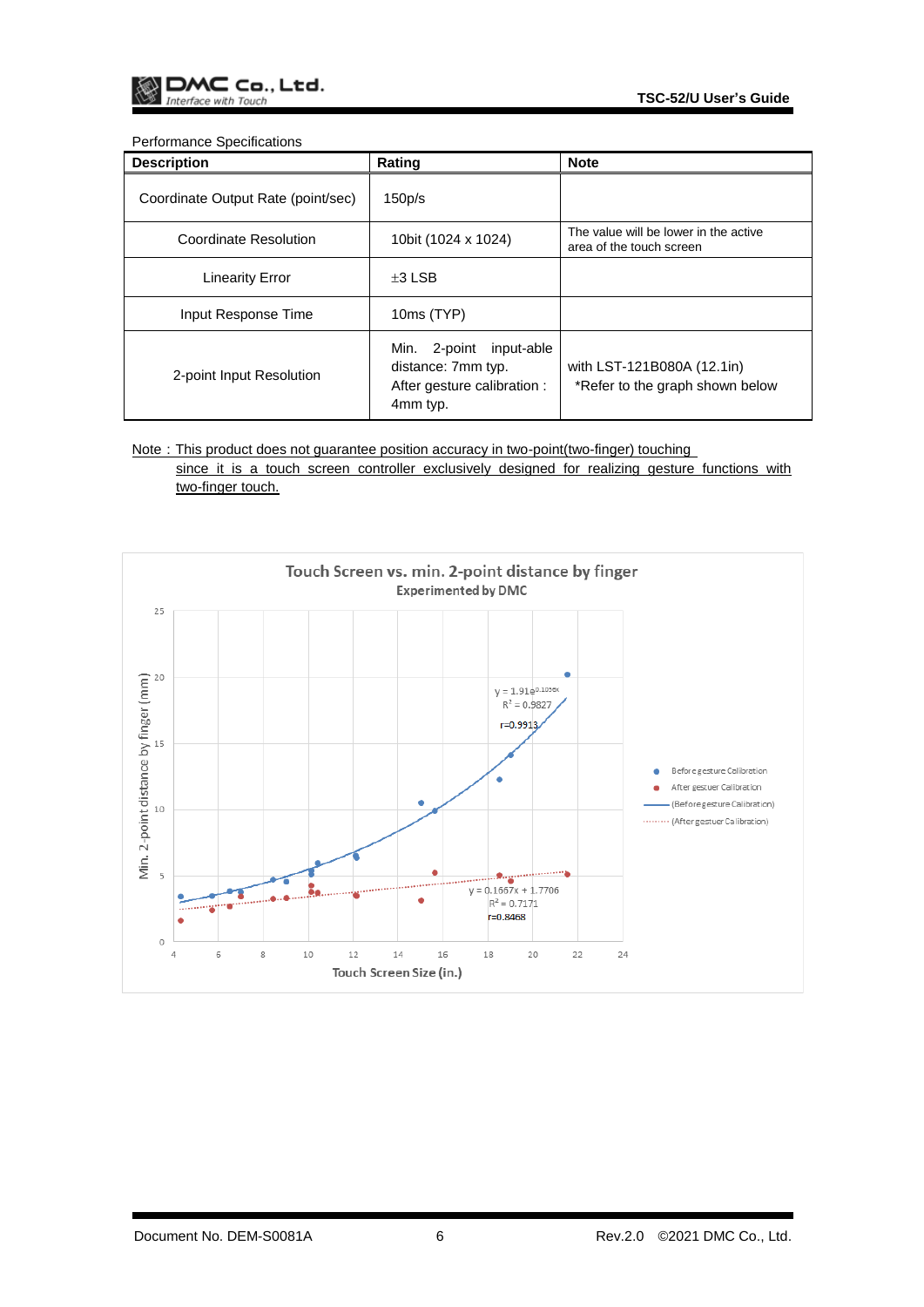## <span id="page-7-0"></span>**3. Connector**

## <span id="page-7-1"></span>**3.1. Explanation of a connector terminal**

| <b>CN</b>       | <b>Terminal</b> | <b>Name</b>       | <b>Function</b>        |
|-----------------|-----------------|-------------------|------------------------|
| CN <sub>1</sub> | 1               | Vin               | Power Input            |
|                 | $\overline{2}$  | <b>GND</b>        | <b>GND</b>             |
|                 | 1               | <b>Vbus</b>       | <b>USB Vbus</b>        |
|                 | $\overline{2}$  | D-                | USB <sub>D</sub> -     |
| CN <sub>2</sub> | 3               | D+                | USB <sub>D+</sub>      |
|                 | 4               | <b>GND</b>        | USB GND                |
|                 | 5               | Shield            | USB FG                 |
| CN <sub>3</sub> | 1               | Dout              | RS-232C Data Output    |
|                 | $\overline{2}$  | Din               | RS-232C Data Input     |
|                 | 3               | <b>GND</b>        | RS-232C GND            |
| CN <sub>5</sub> | 1               | <b>XL</b>         | Touch screen Input XL. |
|                 | $\overline{2}$  | YU                | Touch screen Input YU. |
|                 | 3               | XR                | Touch screen Input XR. |
|                 | 4               | YD                | Touch screen Input YD. |
| CN <sub>8</sub> | 1               | I2C0_SDA          | Unused                 |
|                 | 2               | I2C0_SCL          | Unused                 |
|                 | 3               | TEST <sub>1</sub> | Unused                 |
|                 | 4               | <b>GND</b>        | Unused                 |

## <span id="page-7-2"></span>**3.2. The mounted connector**

| <b>CN</b>       | P/N                     | <b>Manufacturer</b>        |
|-----------------|-------------------------|----------------------------|
| CN <sub>1</sub> | S <sub>2</sub> B-PH-K-S | J.S.T. Mfg Co., Ltd        |
| CN <sub>2</sub> | S5B-PH-K-S              | J.S.T. Mfg Co., Ltd        |
| CN <sub>3</sub> | S3B-PH-K-S              | J.S.T. Mfg Co., Ltd        |
| CN <sub>5</sub> | IMSA-9604S-04F          | IRISO ELECTRONICS Co., Ltd |
| CN <sub>8</sub> | S <sub>2</sub> B-PH-K-S | J.S.T. Mfg Co., Ltd        |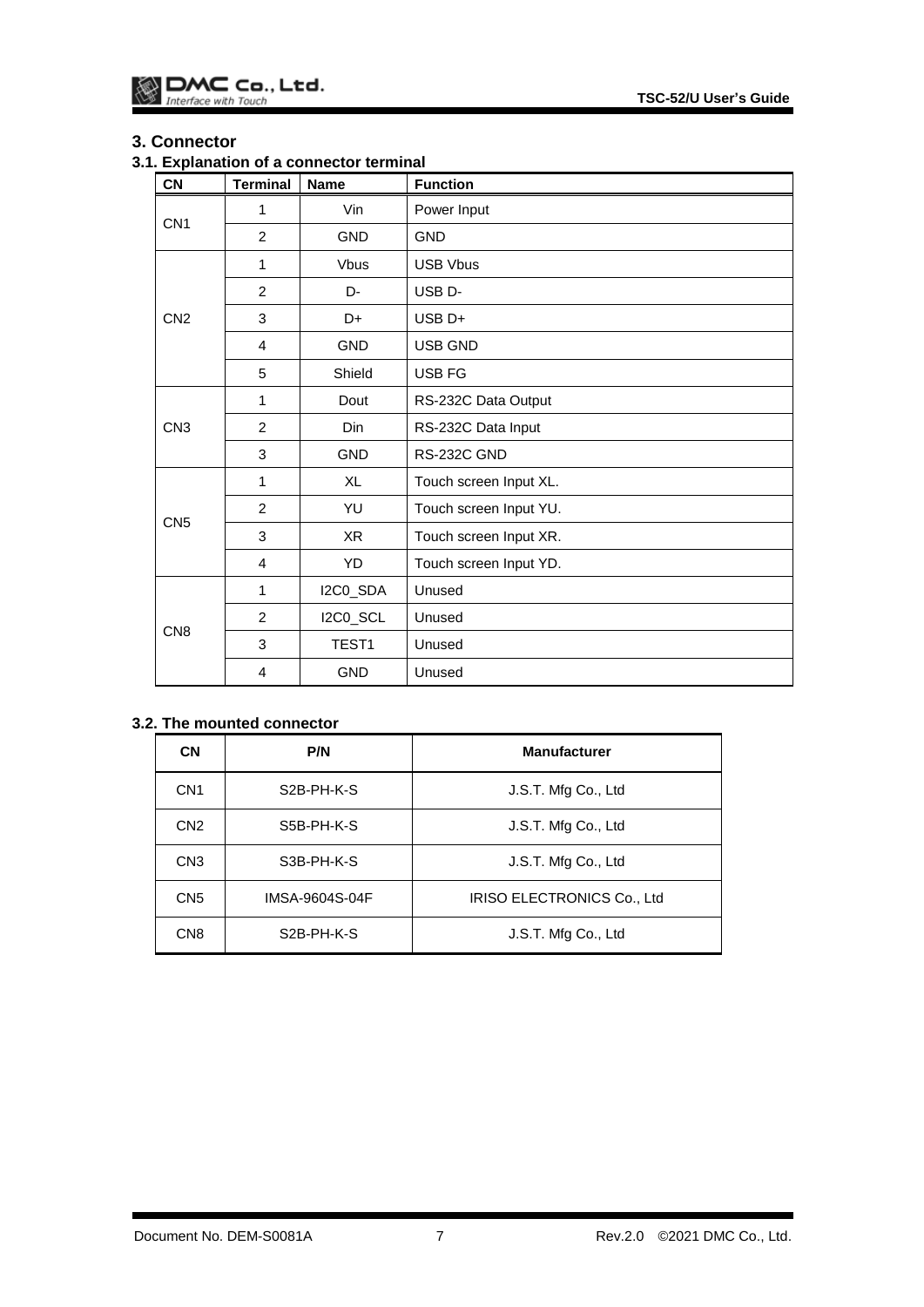

## <span id="page-8-0"></span>**4. Interface type**

TSC-52/U has serial and USB interface type. You choose either type. You cannot use both these at the same time.

(Notice) In the state that connected a serial and a USB cable to a computer, please do not start power on of TSC-52/U and computer. Because it may cause malfunction.

#### <span id="page-8-1"></span>**4.1. Serial mode**

In serial mode, please use CN3 for connecting to host computer, and CN1 for power supply.

**Specifications** 

Transmission format:Asynchronous serial Transfer rate: 9600bps Data format: 8 bit Stop bit: 1 bit Parity: None

#### <span id="page-8-2"></span>**4.2. USB mode**

In USB mode, please use CN2 for connecting to host computer.

**Specifications** 

Transmission spec: USB Specification 2.0 Full Speed Transfer mode: Interrupt transfer (Coordinate) Device class: HID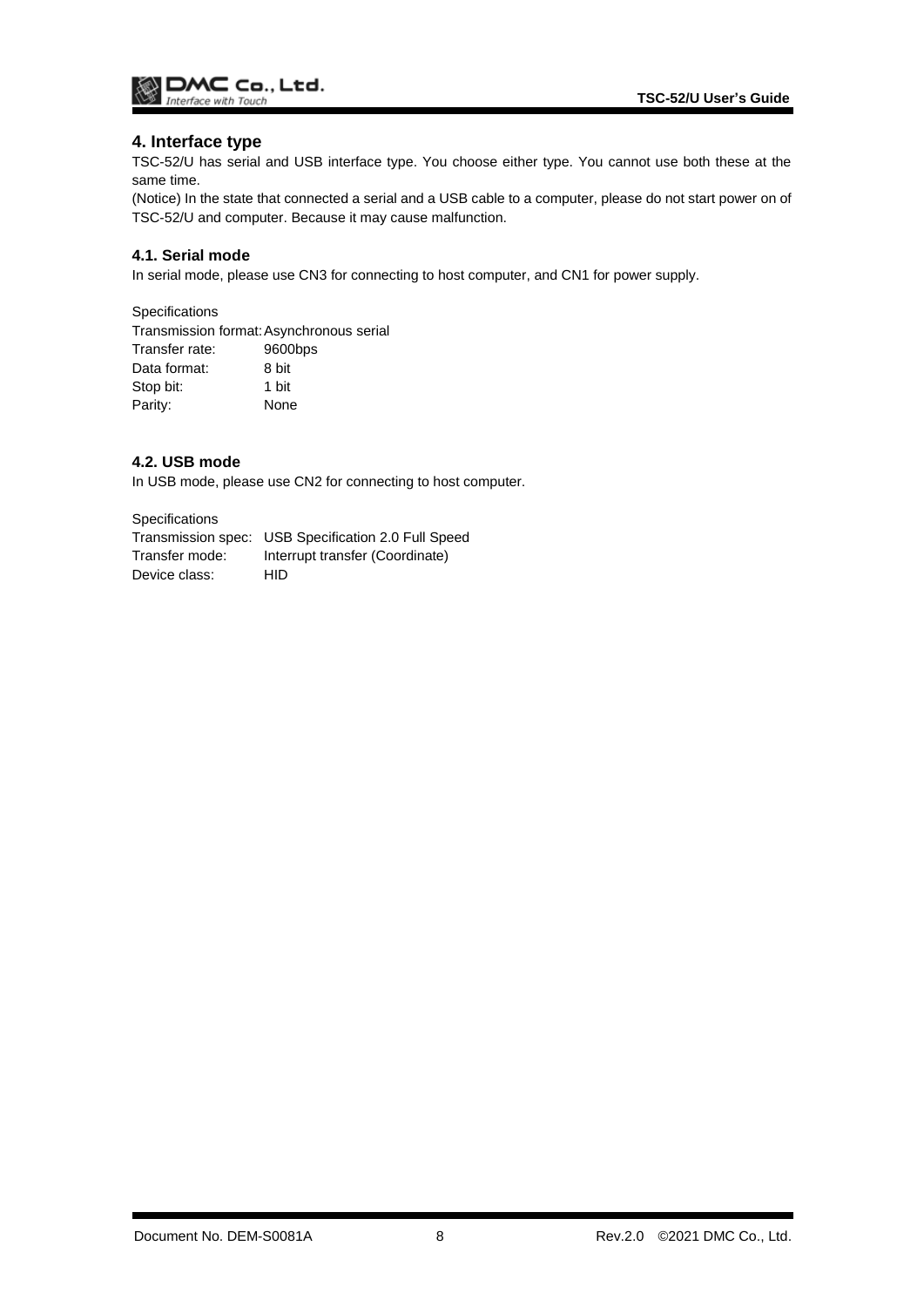## <span id="page-9-0"></span>**5. Packing Specification**

## <span id="page-9-1"></span>**5.1. Outline**

TSC-52/U is wrapped up in the air packing of the prevention of static protection type and puts it in a packing box.

## <span id="page-9-2"></span>**5.2. Packing material**

Outer case: 75 x 55 x 15 mm, clay coated newsback board Cushioning: 120 x 70 mm, air packing, static protection

## <span id="page-9-3"></span>**5.3. Outer case and lot label**

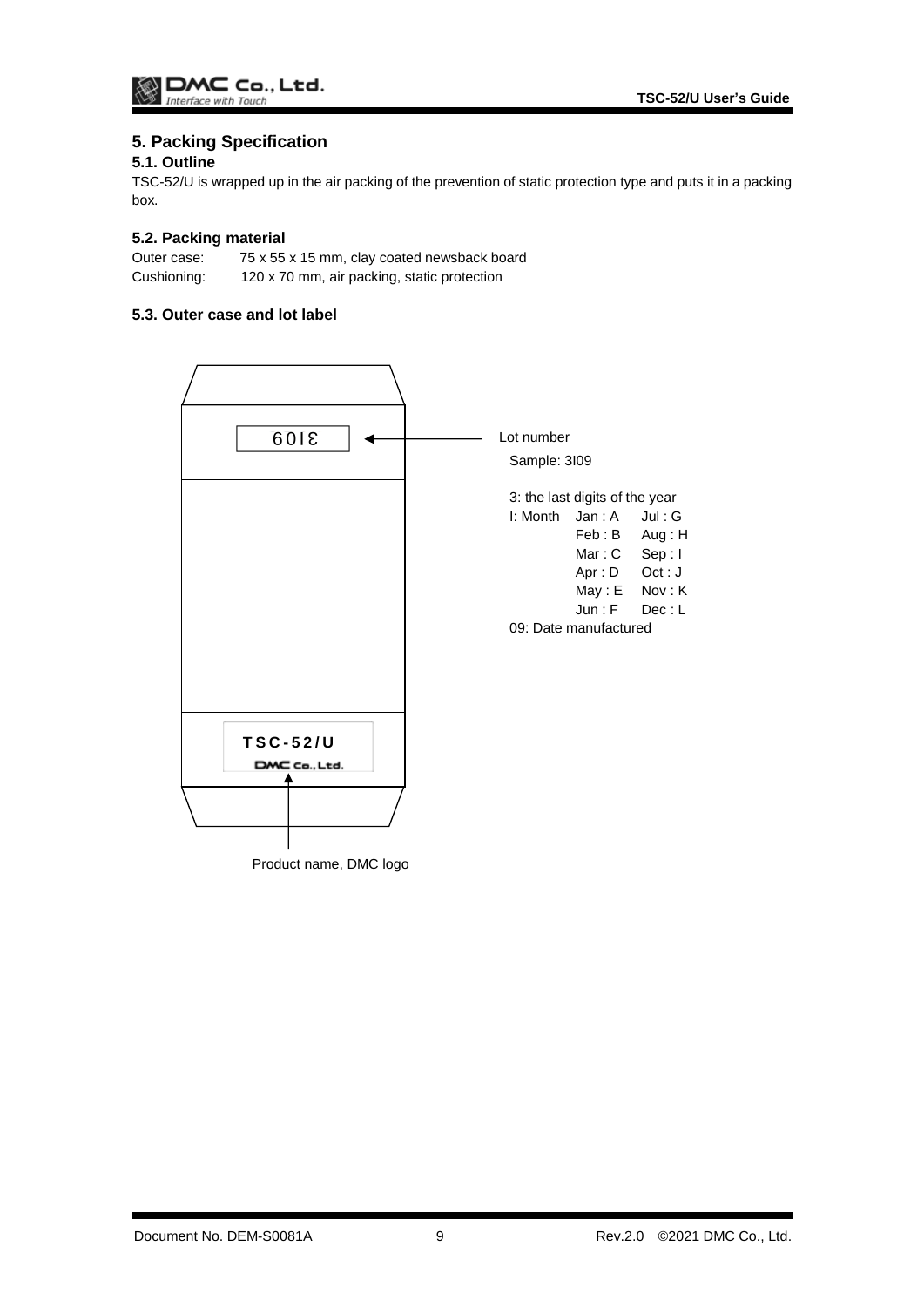## <span id="page-10-0"></span>**5.4. Product name label**

Backside of board (Sample)



TSC-52/U: Product name Lot#: 3I09S0100001

Definitions of the lot number 3I09 3: the last digits of the year

 $I:$  Month Jan : A Jul : G

| . | Jall.n     | JUI. J  |
|---|------------|---------|
|   | Feb : B    | Aug: H  |
|   | Mar : C    | Sep:I   |
|   | Apr: D     | Oct : J |
|   | $M$ ay : E | Nov: K  |
|   | Jun : F    | Dec : L |
|   |            |         |

09: Date manufactured

S01: Control number for DMC use 00001: Serial number (5 digits)

Rev: Revision information

(PbFree): lead free

Data Matrix: lot number [3I09S0100001] can be read with a barcode reader. (Product name and revision information are not included.)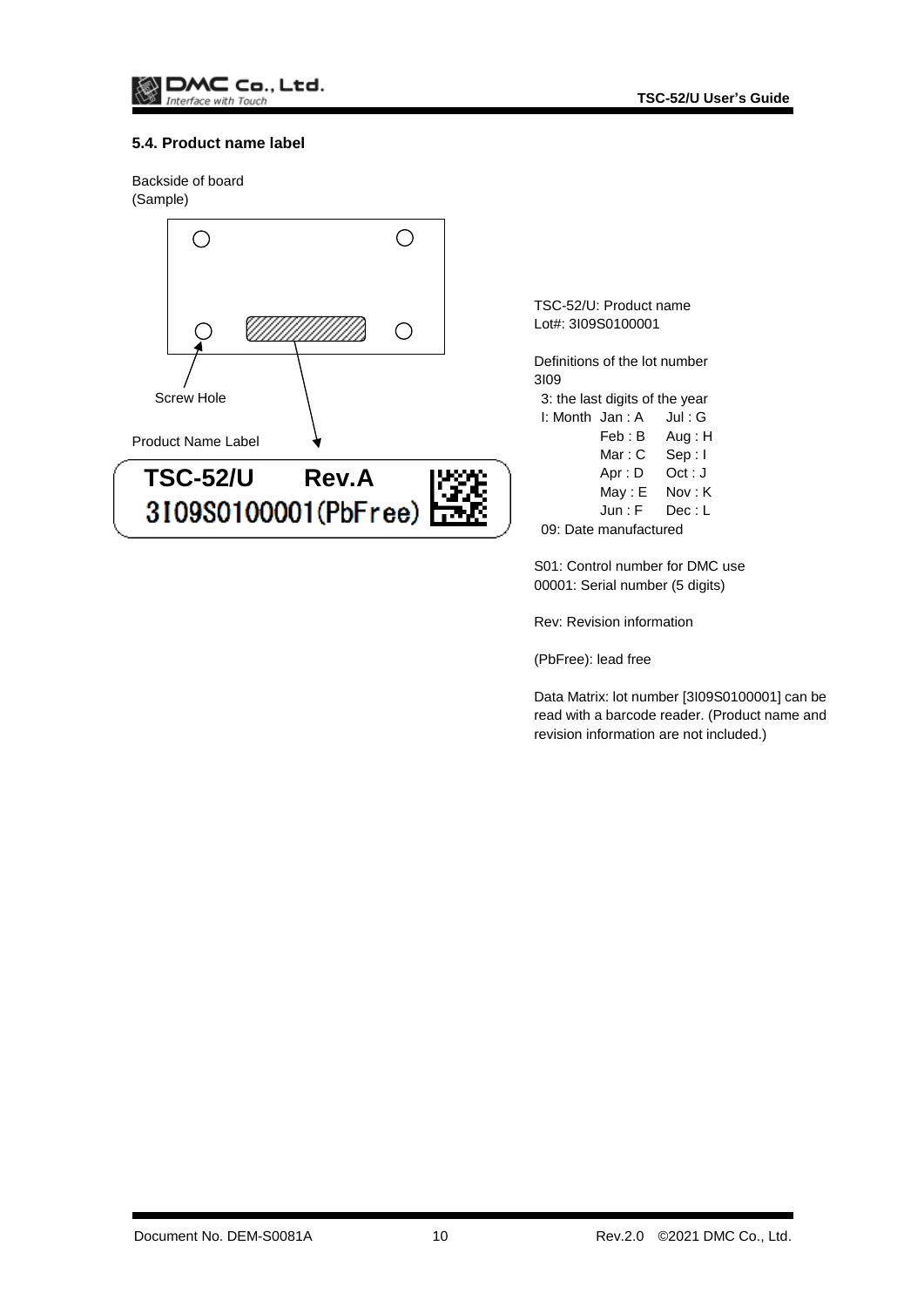# <span id="page-11-0"></span>**6. Changes & Improvements**

<span id="page-11-1"></span>**6.1. Version History**

Ver.1.0 (October 28, 2020) First edition release

Ver.1.1 (November 20, 2020)

2. Specifications :Performance Specifications "Note" is added.

Ver. 2.0 (June 16, 2021)

- 1.2. Overview: Added the description that EEPROM is built in TSC-52 / U.
- 2. Specifications: Revised the Operating and Storing Temp of General Specifications. (Lower limit temp.)
- 5.4. Product name label: Corrected the QR code to Data Matrix.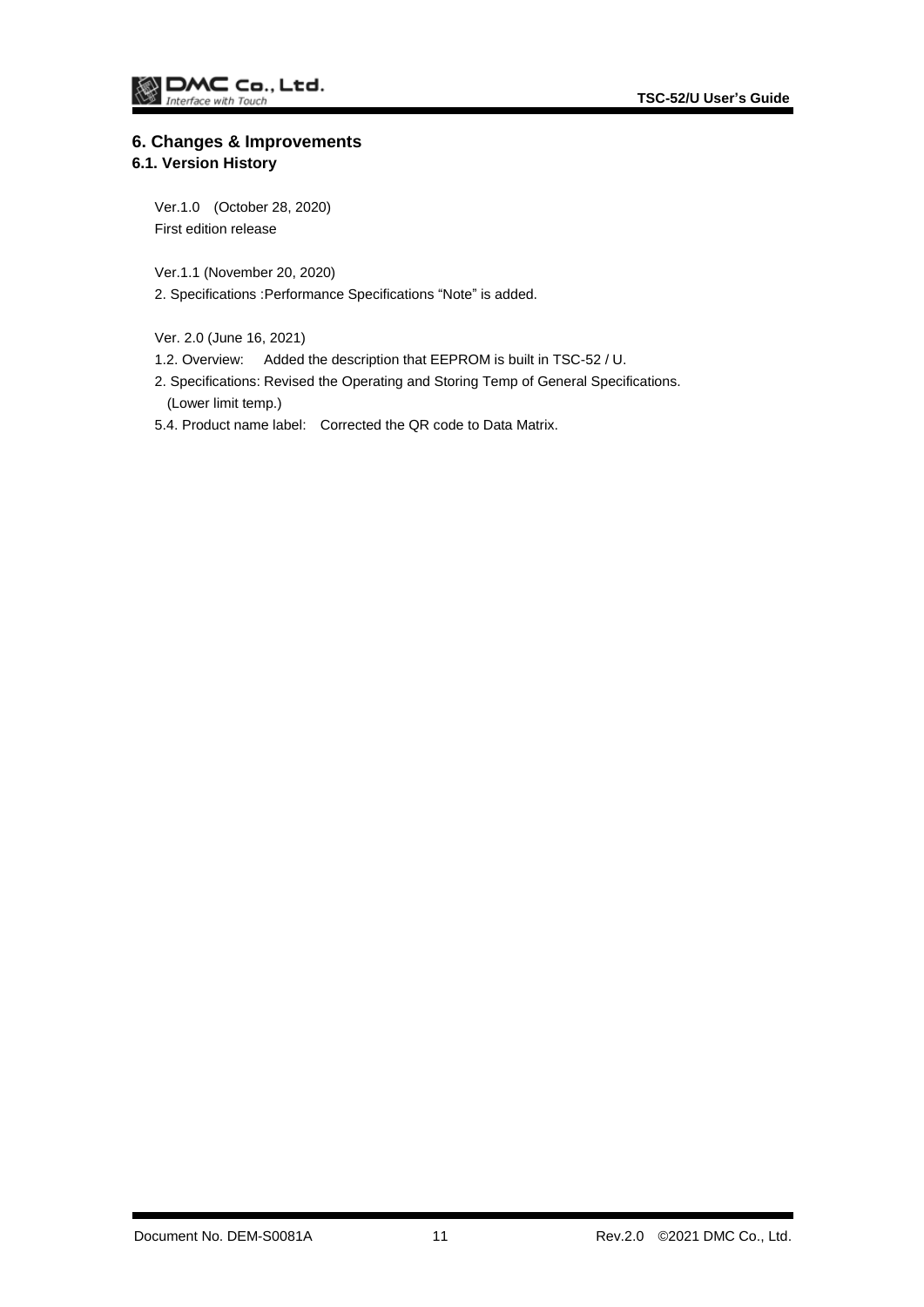## <span id="page-12-0"></span>**7. Warranty**

#### <span id="page-12-1"></span>**7.1. Warranty Period**

- § The warranty period is limited to 1 year from the date of shipping. The warranty for the initial defection such as appearance defection is limited to 1 month.
- § Any defected parts under proper use will be examined by the supplier and replaced by the new parts if the defection is considered to be caused by the supplier.
- § The replacement is subject to be included in the next lot.

## <span id="page-12-2"></span>**7.2. Warranty Target**

- § The warranty only covers the product itself and does not cover any damage to others caused by using this product. Onsite repair or replacement is not supported.
- § We will do our best for delivery problem and product defections, but the warranty for the production line is not covered.

#### <span id="page-12-3"></span>**7.3. Warranty Exceptions**

Following conditions are not covered with the warranty and subject to charge.

- § Any malfunctions and damages during transportation and transfer by the user.
- § Any malfunctions and damages caused by a natural disaster or a fire.
- § Any malfunctions and damages caused by static electricity
- § Any malfunctions and damages caused by the failure of the associated equipment.
- § If the product is remodeled, disassembled or repaired by the user.
- § If the product is glued onto the equipment and uninstalled.
- § Any malfunctions and damages caused by an improper usage and handling against the specifications and notes.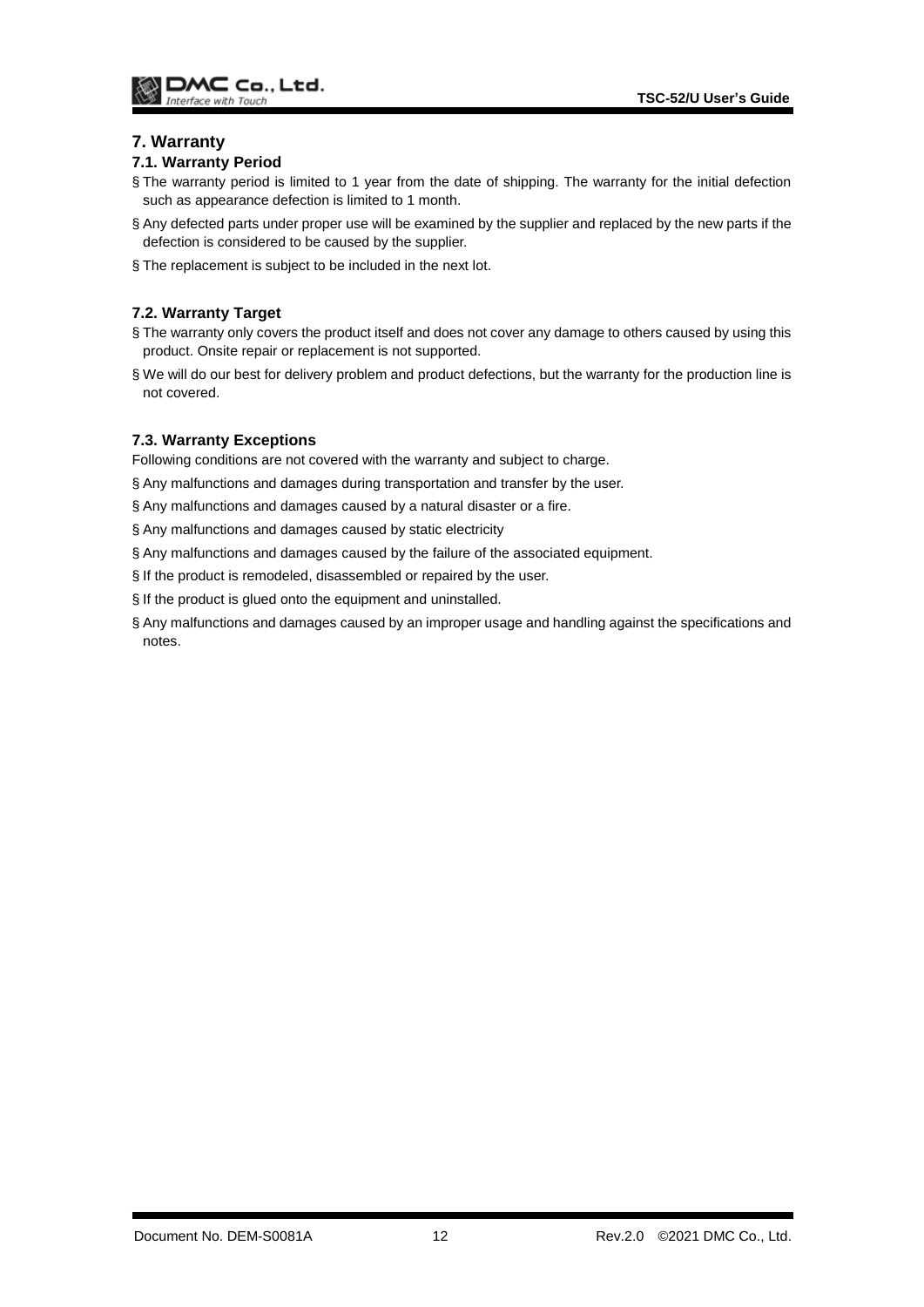## <span id="page-13-0"></span>**8. Precautions for Use**

#### <span id="page-13-1"></span>**8.1. General Handling**

- § Keep the product away from any conductive objects while in use.
- § Do not touch the conductive part of the product to avoid being damaged by the electrostatic discharge. Follow the proper procedure for handling.
- § Keep the product in the proper storing environment and avoid any load to the product.
- § Do not use or store the product in the severe condition like following:
- Wet environment or a condition where the product is likely to get wet. Where dew condensation is likely to occur. Near solvent or acid.
- § Do not take apart or alter the product.

## <span id="page-13-2"></span>**8.2. Others**

- § The contents of this document are subject to change without notice.
- § The manufacturer or sales representatives will not be liable for any damages or loss arising from use of this product.
- § This product is intended for use in standard applications (computers, office automation, and other office equipment, industrial, communications, and measurement equipment, personal and household devices, etc.) Please avoid using this product for special applications where failure or abnormal operation may directly affect human lives, or cause physical injury or property damage, or where extremely high levels of reliability are required (such as aerospace systems, vehicle operating control, atomic energy controls, medical devices for life support, etc.).
- § Any semiconductor devices have inherently a certain rate of failure. The user must protect against injury, damage, or loss from such failures by incorporating safety design measures into the user's facility and equipment.

TSC-52/U User's Guide Rev. 2.0 June 16, 2021 ©2021 DMC Co., Ltd.

This document can be freely distributed, but any alternation to this document is prohibited.



DMC Co., Ltd. http://www.dmccoltd.com/english/

11F Takanawa Sengakuji Ekimae Bldg., 2-18-10 Takanawa, Minato-ku, Tokyo 108-0074, Japan Phone: +81-3-6721-6731 (Japanese), 6736 (English) Fax: +81-3-6721-6732